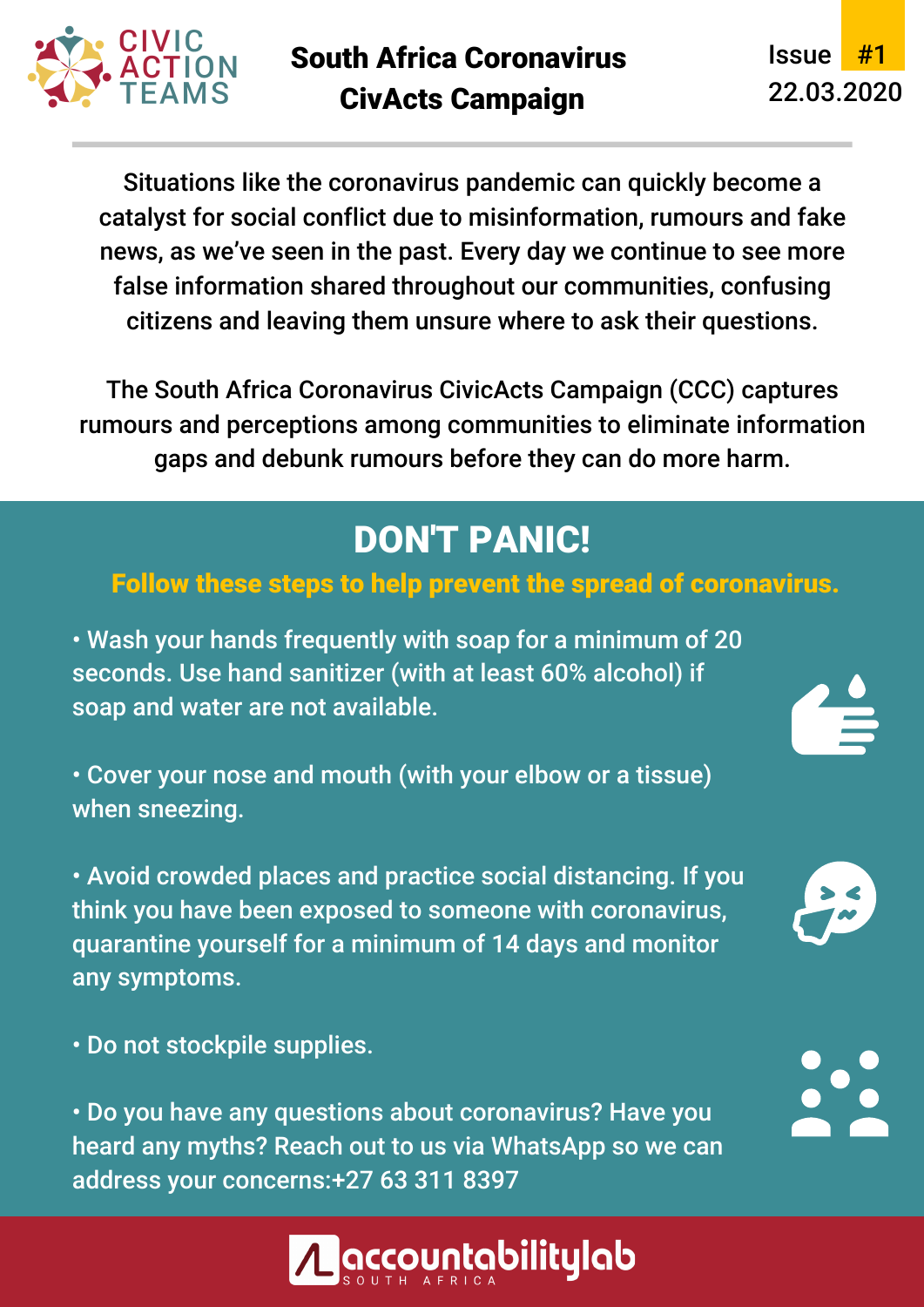# Rumours **Facts**

Can my child get the virus from breastfeeding?

A mother with confirmed COVID-19 or who is symptomatic should take all possible precautions including washing her hands before touching the infant and wearing a face mask while feeding. If a mother is too ill, she should consider expressing milk and giving it to the child via a clean cup and/or spoon – while following the same infection prevention methods.

Can I get the virus by having sex?

During sex, the main risk probably comes from droplet spread through being in close contact , and through kissing and touching each other's faces.

Am I more susceptible because I'm on ARVs? Yes people with pre-existing medical conditions such as HIV/AIDS, diabetes, asthma, and high blood pressure are considered more vulnerable should they contract the virus. Practice good hygiene and adhere to your treatment.

Do you have any questions about coronavirus? Have you heard any rumours? Send us your questions via the form below: <https://forms.gle/Xj7RghPNyiRdcGvr9>

SOURCES: Centre for [Disease](https://www.cdc.gov/breastfeeding/breastfeeding-special-circumstances/maternal-or-infant-illnesses/covid-19-and-breastfeeding.html) control, [Unicef](https://www.unicef.org/stories/novel-coronavirus-outbreak-what-parents-should-know), World Health [Organization](https://www.who.int/news-room/q-a-detail/q-a-coronaviruses)



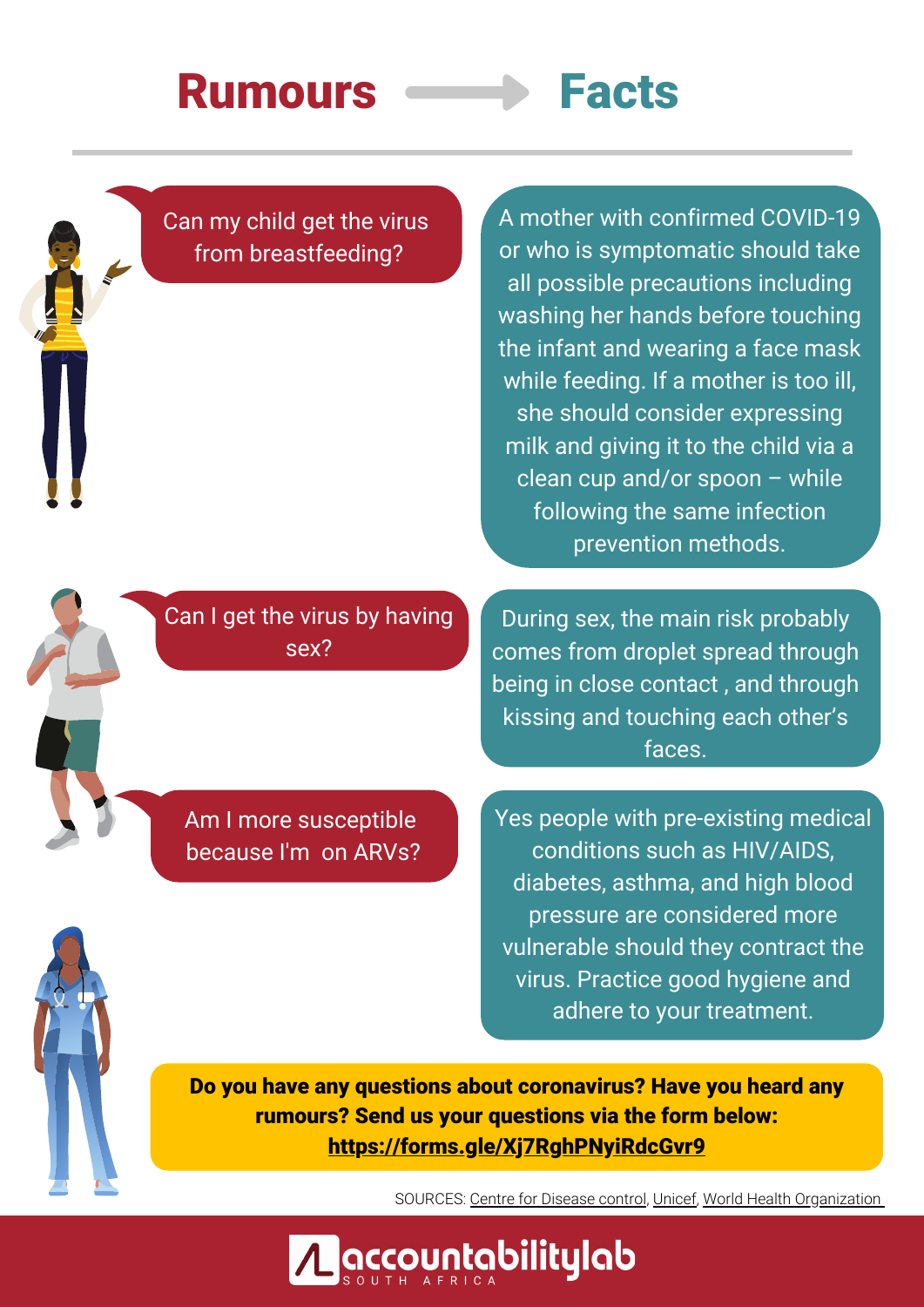## What if I think I have coronavirus?

**Do you have any of the following symptoms?** Fever **Tiredness** Dry cough Shortness of breath?

If so, contact your doctor or the Coronavirus Helpline on this toll free number 0800 029 999

#### Designated hospitals for managing the COVID-19 cases

**Gauteng** Charlotte Maxeke Hospital, Parktown Steve Biko Hospital, Pretoria Tembisa Hospital, Tembisa

KwaZulu-Natal Greys Hospital, Pietermaritzburg

Limpopo Polokwane Hospital, Polokwane

Mpumalanga Rob Ferreira Hospital, Nelspruit Northern Cape Kimberley Hospital, Kimberley

North West Klerksdorp Hospital, Klerksdorp

Livingstone Hospital, Port Elizabeth Eastern Cape

Pelonomi Hospital, Bloemfontein Free State

Tygerberg Hospital, Cape Town **Western Cape**